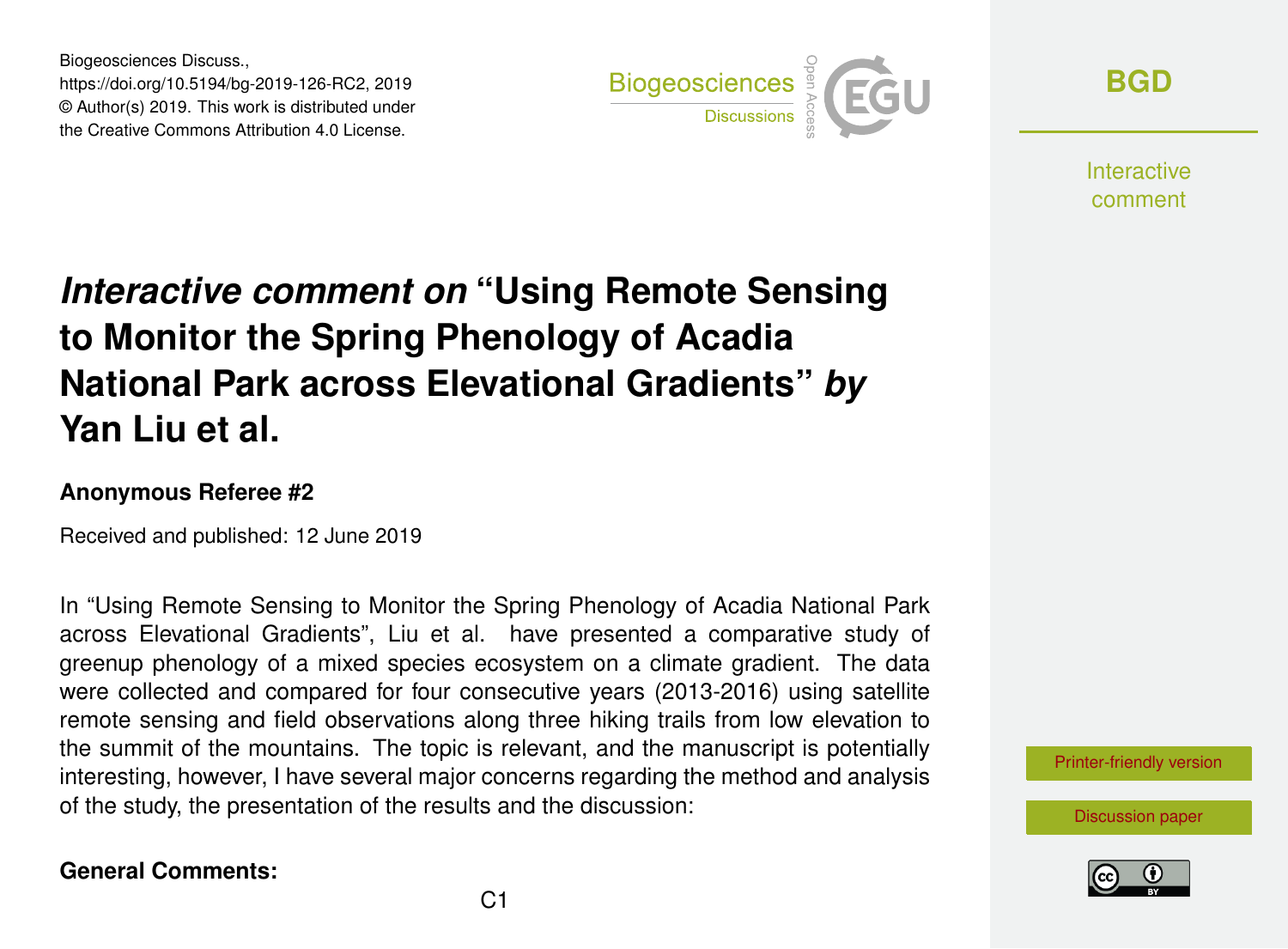1) The greenup data (from remote sensing) are quantitative, as offered by vegetation indices such as EVI and EVI2 (in this study) but the current manuscript is almost entirely based on qualitative comparison of the data from different sources and at across years. While the authors have gathered data from several independent sources, unfortunately most claims in the manuscript are not supported by numbers. I strongly recommend the authors to perform a comprehensive quantitative analysis to compare the data and support the discussion. There are few places that this can be improved, here is a few: a) evaluate the effect of spatial heterogeneity across scales, as it is claimed but not proved in the manuscript, b) evaluate control of climate drivers in the study area, for example using a simple phenology model at varying spatial scales. Also, it is not clear how the leaf-out date is extracted from raw citizen-science data into species-level and plot-level data and then into the satellite cell size aggregated data.

2) The discussion and conclusion sections are very short without proper reference to the results. Additionally, the novelty of the manuscript and the "take-home-message" is not clearly stated. It is expected to see the most significant message in the abstract, introduction and supported by the result and restated in the discussion. I believe the manuscript should be significantly improved in this regard. The method section does not say much about how the main research questions, mentioned at the end of intro, are answered and how the analyses are performed.

3) The authors have shown many figures in the manuscript but in order to make the paper easier to read, presentation of the results and figures must be improved. For example, many figures are not critically important for the discussion and the result. Figure 6 and 7 are showing the same quantity (greenup) from different sources but hard to compare and see the differences between Landsat and VIIRS. Or Figures 10 to 14 can be organized if merged into a single figure. These are only a few examples and unfortunately there are more places that the figures can be improved. Also figure captions do not include any message.

## **[BGD](https://www.biogeosciences-discuss.net/)**

Interactive comment

[Printer-friendly version](https://www.biogeosciences-discuss.net/bg-2019-126/bg-2019-126-RC2-print.pdf)

[Discussion paper](https://www.biogeosciences-discuss.net/bg-2019-126)

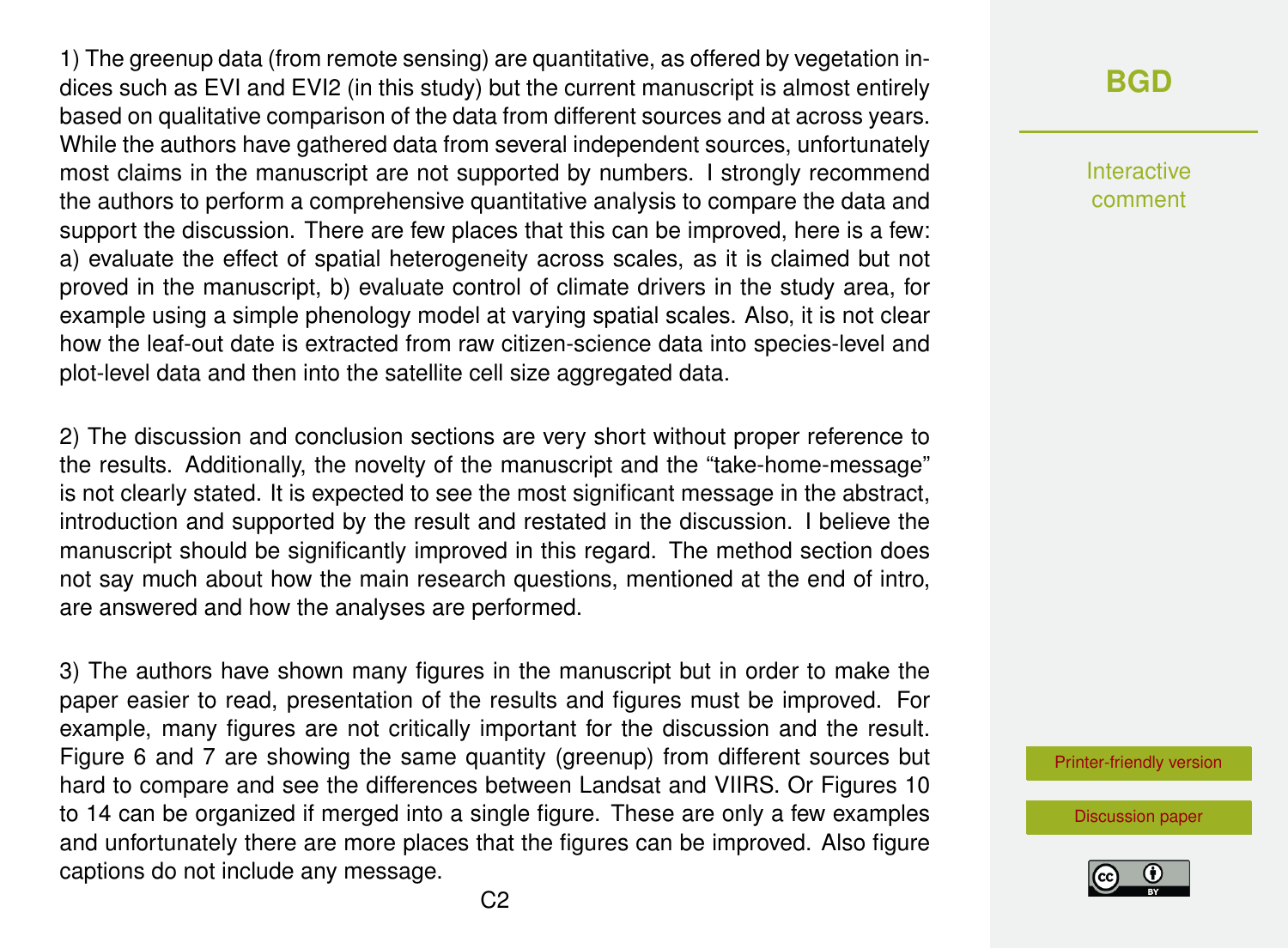4) The writing of the paper is generally fine but it needs a proofread throughout. There are many places that should be revised/corrected. For example, there are several instances of use of contraction in the text that should be generally avoided. I'm a surprised to see repetitive contracted phrases in the manuscript such as: "it's", "doesn't" . . ..

### **Special comments:**

- P1, L22: "Therefore, the greenup ..." , How? Why? The sentence does not appear to be logically connected to previous statement.

- P2, L1: ". . . , and so on.". Vague term, should be avoided
- P3, L3: Abrupt transition after ". . .were used as well."
- P4, L20: use of MODIS-based EVI for Landsat is not properly justified.
- P5, L14: Evergreen phenology actually plays a role in the overall trends of the vegetation indices. Can the fraction of EN to DB trees be estimated from the NLCD dataset?
- P5, L29: "it's" should be avoided. Revise to "it is"
- P7, L20, two back to back parentheses seems awkward.
- P8, L13: "it's" should be avoided. Revise to "it is"
- P9, L13: "it's" should be avoided. Revise to "it is"
- P16, F1: "doesn't" should be avoided. Revise to "does not"
- P20, F6: "doesn't" should be avoided. Revise to "does not"
- P21, F7: "doesn't" should be avoided. Revise to "does not"
- Fig 2 is not super informative. The overall trend of temperature would be more visible if only Tmean is shown. Several symbols is just confusing.

- Fig 3: Again, not very informative figure. Not sure why the first two words in the caption are in the title-case. Months can be shown different symbols too, particularly for B/W print.

**[BGD](https://www.biogeosciences-discuss.net/)**

Interactive comment

[Printer-friendly version](https://www.biogeosciences-discuss.net/bg-2019-126/bg-2019-126-RC2-print.pdf)

[Discussion paper](https://www.biogeosciences-discuss.net/bg-2019-126)